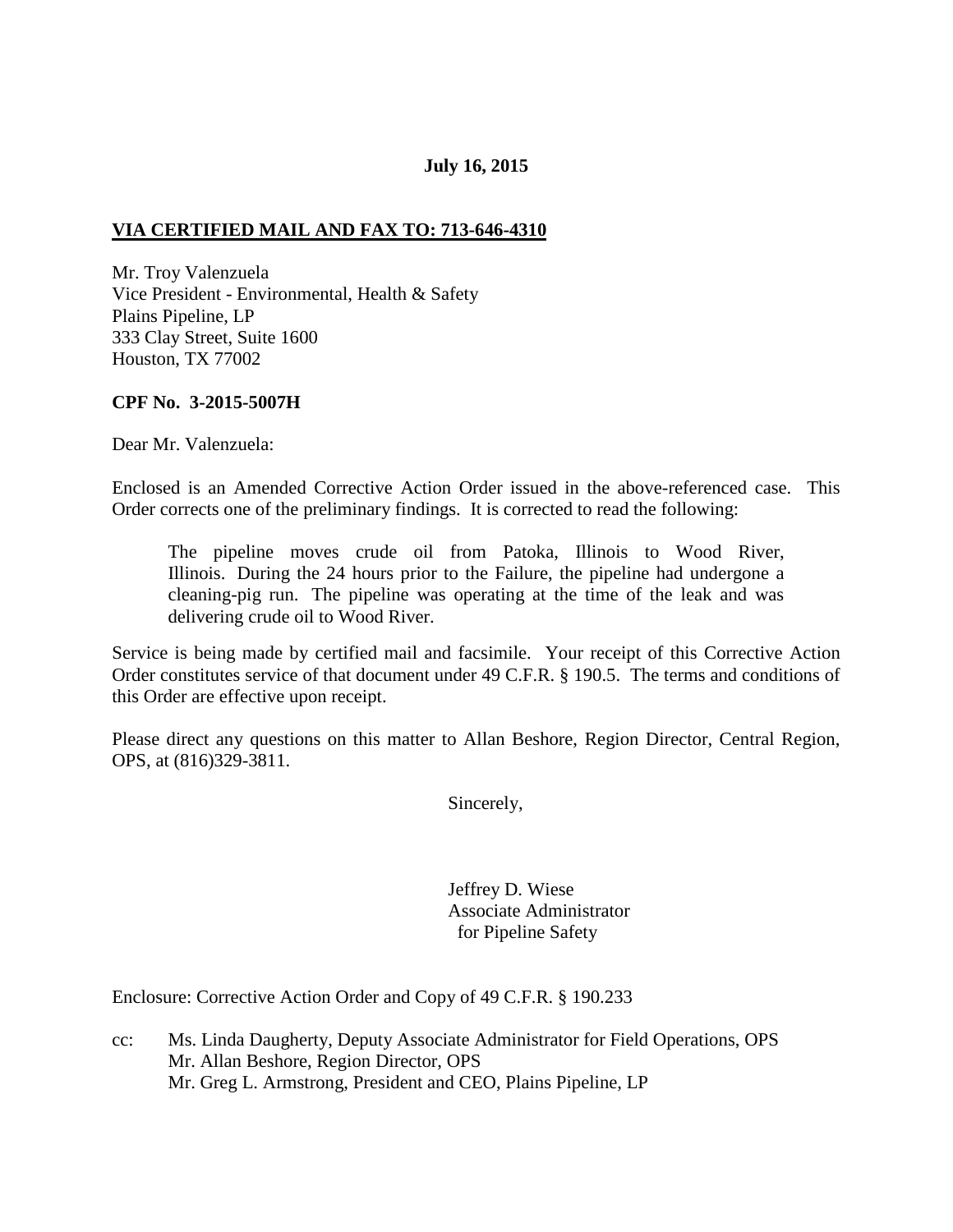## **U.S. DEPARTMENT OF TRANSPORTATION PIPELINE AND HAZARDOUS MATERIALS SAFETY ADMINISTRATION OFFICE OF PIPELINE SAFETY WASHINGTON, D.C. 20590**

| In the Matter of     |  |
|----------------------|--|
|                      |  |
| Plains Pipeline, LP, |  |
|                      |  |
| Respondent.          |  |
|                      |  |
|                      |  |

**Plains Pipeline, LP,** ) **CPF No. 3-2015-5007H**

### **AMENDED CORRECTIVE ACTION ORDER**

#### **Purpose and Background:**

 $\overline{\phantom{a}}$ 

This Corrective Action Order (Order) is being issued, under authority of 49 U.S.C. § 60112, to require Plains Pipeline, LP (Plains or Respondent), to take necessary corrective actions to protect the public, property, and the environment from potential hazards associated with a failure involving the Pocahontas Station (Pocahontas Station or Affected Pipeline Facility), which serves as a booster pump location for Respondent's 20-inch-diameter hazardous-liquid pipeline running from Wood River, Illinois, to Patoka, Illinois. Plains is a publicly traded master limited partnership that operates approximately 17,800 miles of crude oil and natural gas liquids pipelines and gathering systems throughout the United States.<sup>1</sup> This Order finds that continued operation of the Affected Pipeline Facility without corrective action would be hazardous to life, property, or the environment and requires Respondent to take immediate action to ensure its safe operation.

On July 10, 2015, in the morning hours, a failure was identified at the Pocahontas Station located in Bond County, Illinois, resulting in the release of an estimated 100 barrels of crude oil (Failure). The commodity exited the pipeline through a failed 1" fitting used to connect the pipeline to a gravitometer.

Pursuant to 49 U.S.C. § 60117, the Pipeline and Hazardous Materials Safety Administration (PHMSA), Office of Pipeline Safety (OPS), initiated an investigation of the accident. The preliminary findings of the agency's ongoing investigation are as follows:

<sup>1</sup> https://www.plainsallamerican.com/what-we-do/transportation (last accessed July 14, 2015).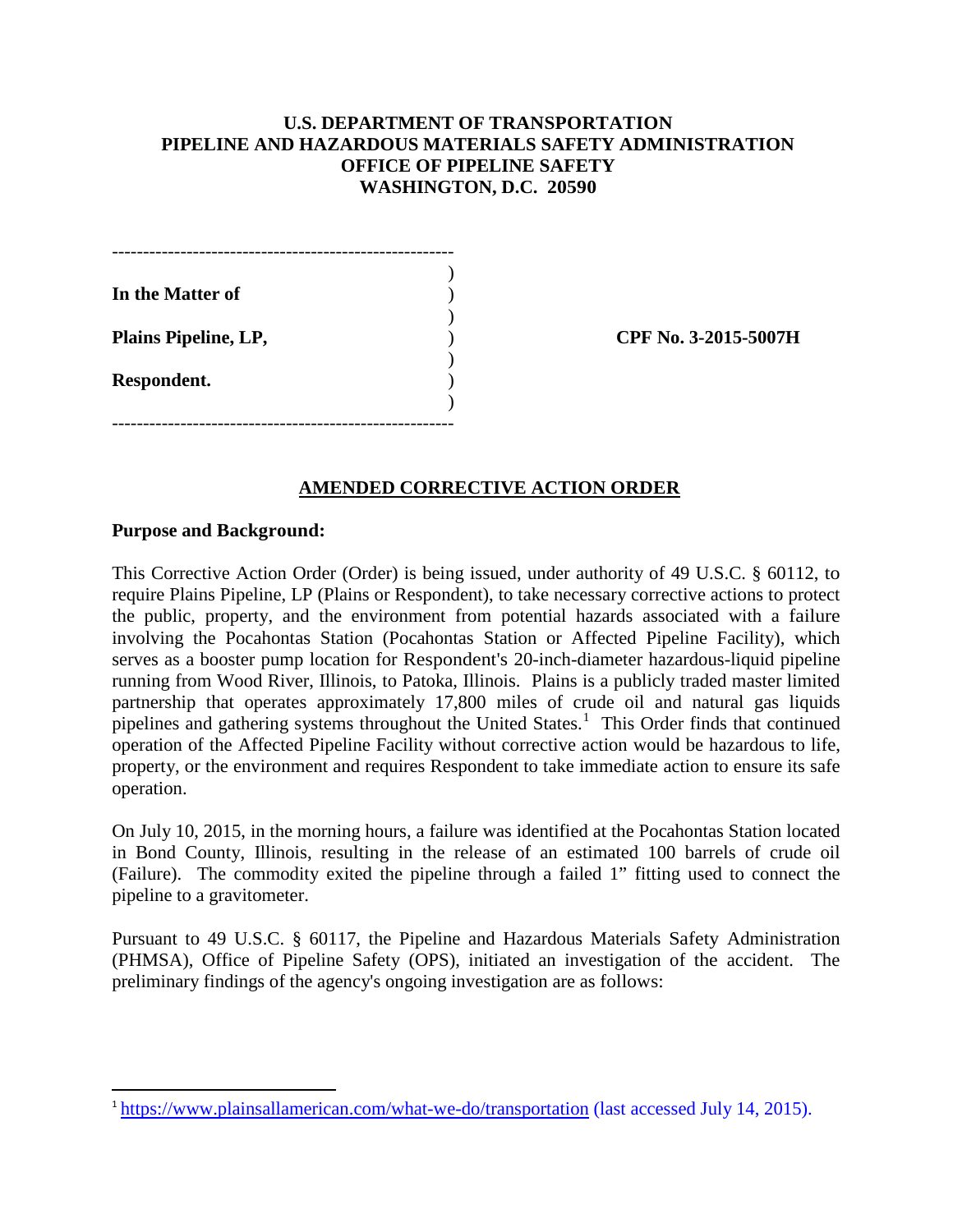## **Preliminary Findings:**

- The accident was initially reported by Plains to the National Response Center at 11:10 am CDT on July 10, 2015 (NRC Report No. 1122376), indicating the quantity released as "0 barrels" and an unknown value for volume spilled in water. This NRC report was updated on 7/12/2015 with NRC Report No. 1122561 at 1:04 pm CDT, to reflect 100 barrels as the quantity released and a "0" unknown value for the volume spilled in water.
- At approximately 07:44 am CDT on July 10, 2015, Respondent's operations control center received a call from the public reporting a leak in the area of the Affected Pipeline Facility. The Pocahontas Station is located in a rural agricultural area, approximately 2.5 miles from the town of Pocahontas, Illinois, and six miles from the town of Highland, Illinois. The Pocahontas Station is a booster pump facility for the Capwood Pipeline and Patoka to Wood River 20" pipeline. The Failure resulted in the release of an estimated 100 barrels of crude oil. The failure occurred at Mile Post 26 in Bond County, Illinois.
- A valve closure did not occur as intended in the initial control room response (Valve 001 upstream of Pocahontas Station). The valve closure was attempted several times without success.
- In response to the public notification, Plains dispatched a technician to the Pocahontas Station, which was not running at the time of the notification. Plains shut down the Capwood Pipeline and Patoka to Wood River 20" mainline and isolated the failed fitting and associated piping.
- The immediate cause of the leak was a fitting failure at the Pocahontas Station. The reason the fitting failed is still under investigation and unknown at this time. A thirdparty metallurgist has been contacted by the Respondent to evaluate the Failure.
- The Capwood Pipeline and Patoka to Wood River 20" mainline consists of a 20-inch pipeline and has three pump stations (i.e., the Patoka Station located in Marion County, Illinois; the Pocahontas Station located in Bond County, Illinois; and the Wood River Station located in Madison County, Illinois). The pipeline is 20" in nominal diameter and 55.72 miles long.
- The pipeline has 25.86 miles listed as "could affect" High Consequence Areas (HCAs) and travels through and crosses wetlands and a state park. The pipeline also transverses 9.23 miles of high population areas, 14.13 miles of other populated areas and approximately 21.17 miles of areas potentially affecting public drinking water supplies. The pipeline crosses many public roadways and I-70.
- The Capwood Pipeline and Patoka to Wood River 20" mainline is comprised predominately of pipe manufactured by National Tube, constructed in 1951, with a wall thickness ranging from 0.312-0.344 inch, Seamless, X-46, and coal tar coated.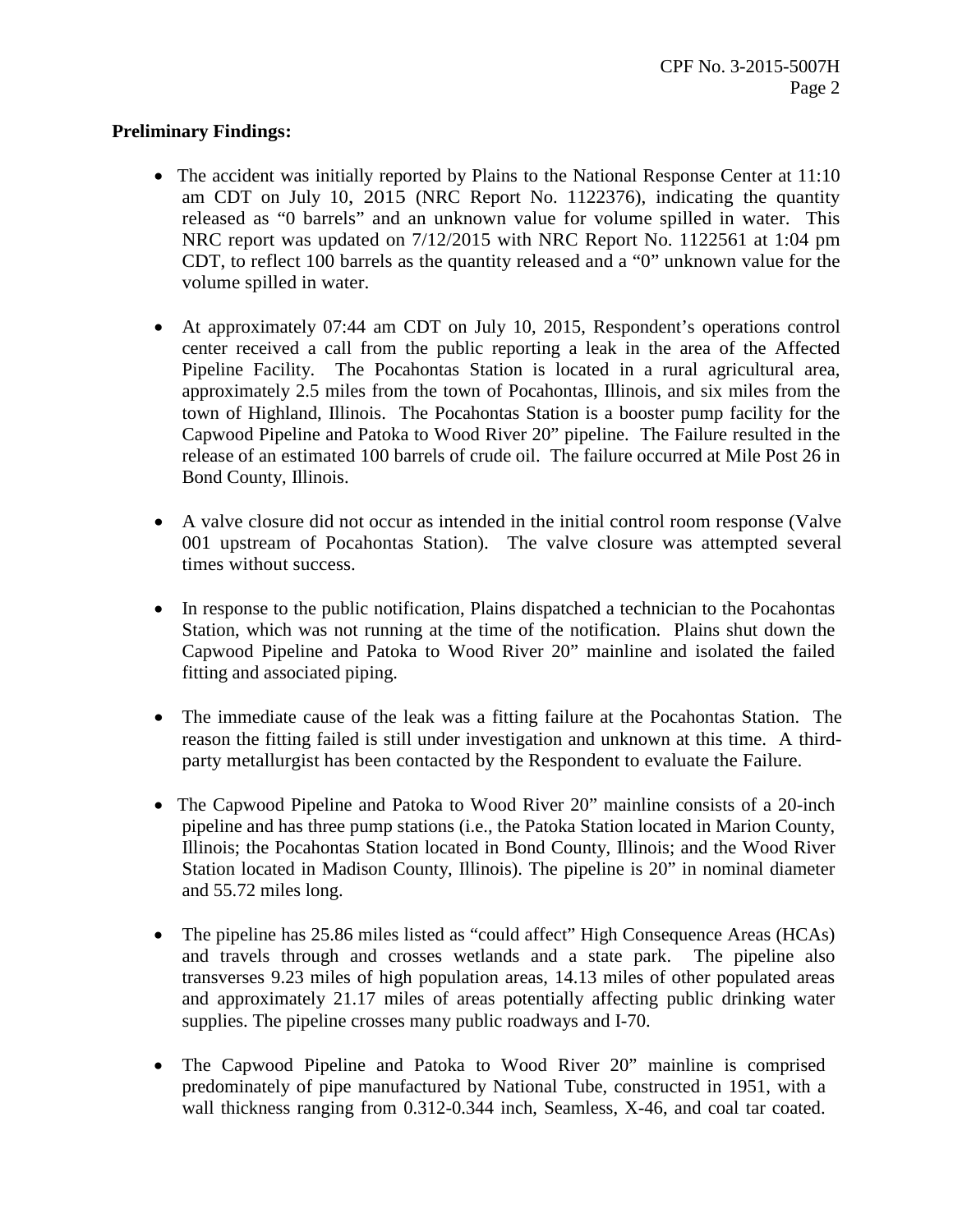The pipeline does have one area approximately 0.55 miles in length that is Grade B, Seamless, 0.500 inch wall thickness constructed in 1951 and manufactured also by National Tube. Small portions of the pipeline are of newer vintage as late as 1994 but are of similar or thicker wall, different seam and pipe manufacturer characteristics, and newer coatings.

- The Capwood Pipeline and Patoka to Wood River 20" mainline was purchased by Plains from Shell Pipeline in 2003. The pipeline was last hydrotested in the year 2000. This hydrotest and certain design considerations were used by Plains to determine the Maximum Operating Pressure (MOP) of the pipeline. The Pocahontas Station was last hydrotested in 2013. The MOP of the pipeline at the station discharge is 1,033 psig. The pressure at the Pocahontas Station prior to the Failure was 633 psig. A section of the pipeline between the W. Kaskaskia River to Pocahontas Station has a lower MOP of 987 psig.
- The pipeline moves crude oil from Patoka, Illinois to Wood River, Illinois. During the 24 hours prior to the Failure, the pipeline had undergone a cleaning-pig run. The pipeline was operating at the time of the leak and was delivering crude oil to Wood River.
- The Pocahontas Station is a booster facility utilized intermittently to increase pipeline throughput by changing the pressure profile and is not required for normal mainline operations. The Pocahontas Station is located in a "could affect HCA" area.
- The crude oil flowed from the pump station to a road ditch into Little Silver Creek and then into Silver Lake. Silver Lake is an approximately five mile by ½-mile man-made reservoir constructed to supply the town of Highland, Illinois with drinking water. The City of Highland's primary drinking water source is from the south end of Silver Lake. Crude oil reached the north end of the reservoir following the Failure. Several oil containment booms were placed across the reservoir.
- Removal of crude oil from Little Silver Creek and Silver Lake is underway. Various state and federal agencies, including the Local Emergency Management Agency, Illinois Environmental Protection Agency, Illinois Department of Natural Resources, U. S. Environmental Protection Agency Region V, numerous contractors working on behalf of the operator, and other operating personnel are performing clean-up, remediation, and monitoring activities.
- The City of Highland's water intake was shut down on the evening of July 10, 2015. The water supply was tested on the morning of July 11, 2015, and no contamination of the City of Highland's water supply was found. Workers continue to flush the roadside ditch and connecting ditch from the Pocahontas Station to Little Silver Creek. Thus far, Plains has collected 59,500 gallons of water and crude-oil mix.
- Removal of the crude oil from the road ditch and creek area is ongoing and drinking water monitoring will continue. Highland has an alternate supply of water plumbed up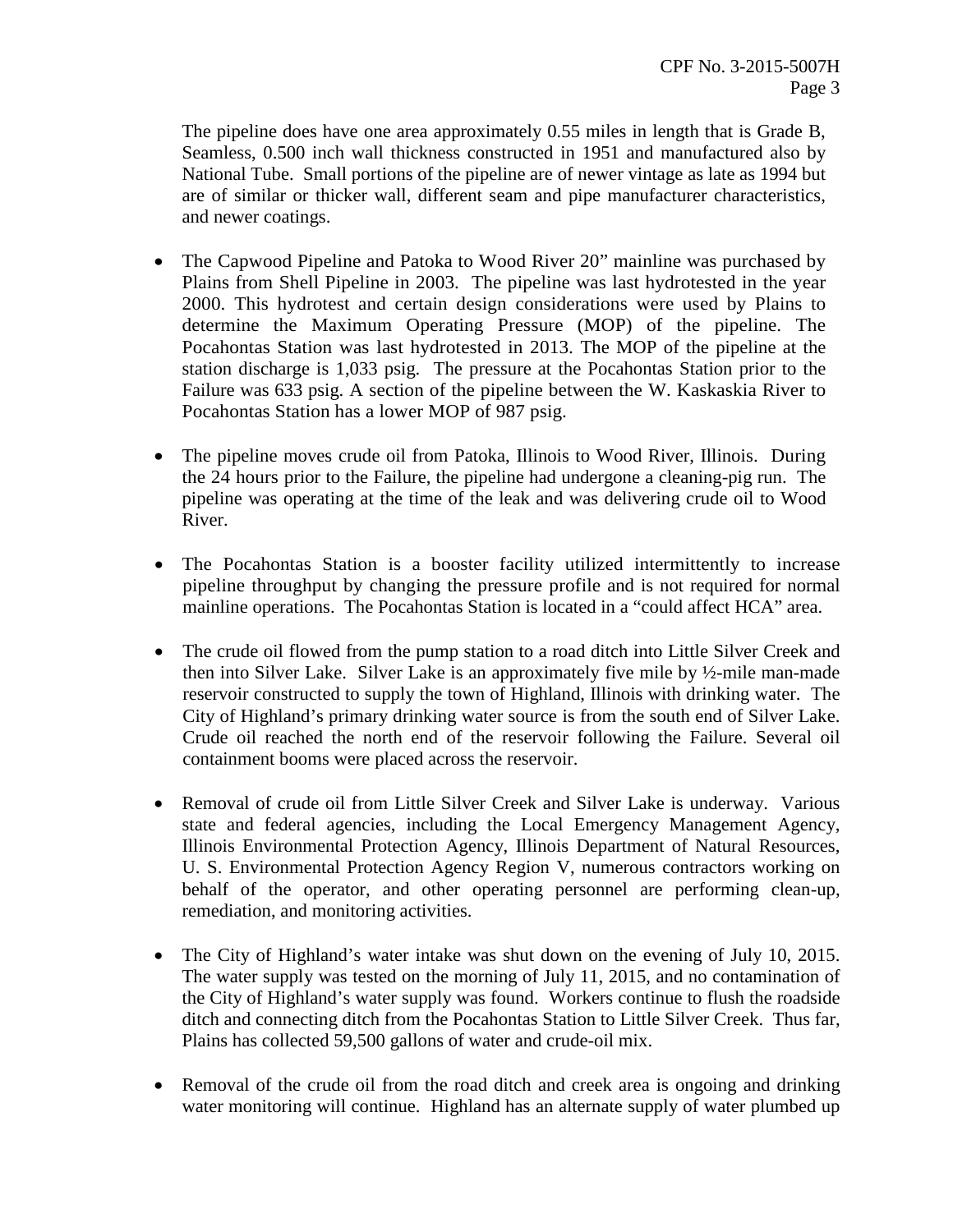with pump in the event it is necessary to stop taking water from the lake. Drinkingwater tests are showing no crude oil. Silver Lake appears to be improving but pools of crude oil in the inlet to the lake remain. All recreational activities were banned on Silver Lake over the weekend following the Failure and this order is still in place.

- The investigation is on-going and as such the time of the Failure could change. It is estimated currently as being around 7:29 am CDT on July 10, 2015.
- The Pocahontas Station has no history of failures associated with tubing fittings.
- The worst-case discharge at Pocahontas Station is reported as 2,691 barrels. This value assumes that the pipeline could be shut down in 15 minutes and all Motor Operated Valves were used for isolation.

# **Determination of Necessity for Corrective Action Order and Right to Hearing:**

Section 60112 of Title 49, United States Code, provides for the issuance of a Corrective Action Order, after reasonable notice and the opportunity for a hearing, requiring corrective action, which may include the suspended or restricted use of a pipeline facility, physical inspection, testing, repair, replacement, or other action, as appropriate. The basis for making the determination that a pipeline facility is hazardous and requiring corrective action is set forth both in the above-referenced statute and 49 C.F.R.§ 190.233, a copy of which is enclosed.

Section 60112, and the regulations promulgated thereunder, provide for the issuance of a Corrective Action Order without prior opportunity for notice and hearing upon a finding that failure to issue the Order expeditiously will likely result in serious harm to life, property or the environment. In such cases, an opportunity for a hearing will be provided as soon as practicable after the issuance of the Order.

After evaluating the foregoing preliminary findings of fact, I find that the continued operation of the Affected Pipeline Facility without corrective measures would be hazardous to life, property and the environment. Additionally, after considering the age of the pipe, the circumstances surrounding the Failure, the proximity of the Pocahontas Station to a public water supply, populated areas, public roadways and High Consequence Areas, the hazardous nature of the product being transported, the pressure required for transporting the material, the uncertainties as to the cause of the Failure, and the ongoing investigation to determine the cause of the Failure, I find that a failure to issue this Order expeditiously to require immediate corrective action would result in likely serious harm to life, property, and the environment.

Accordingly, this Corrective Action Order mandating immediate corrective action is issued without prior notice and opportunity for a hearing. The terms and conditions of this Order are effective upon receipt.

Within 10 days of receipt of this Order, Respondent may request a hearing, to be held as soon as practicable, by notifying the Associate Administrator for Pipeline Safety in writing, with a copy to the Director, Central Region, PHMSA (Director). If a hearing is requested, it will be held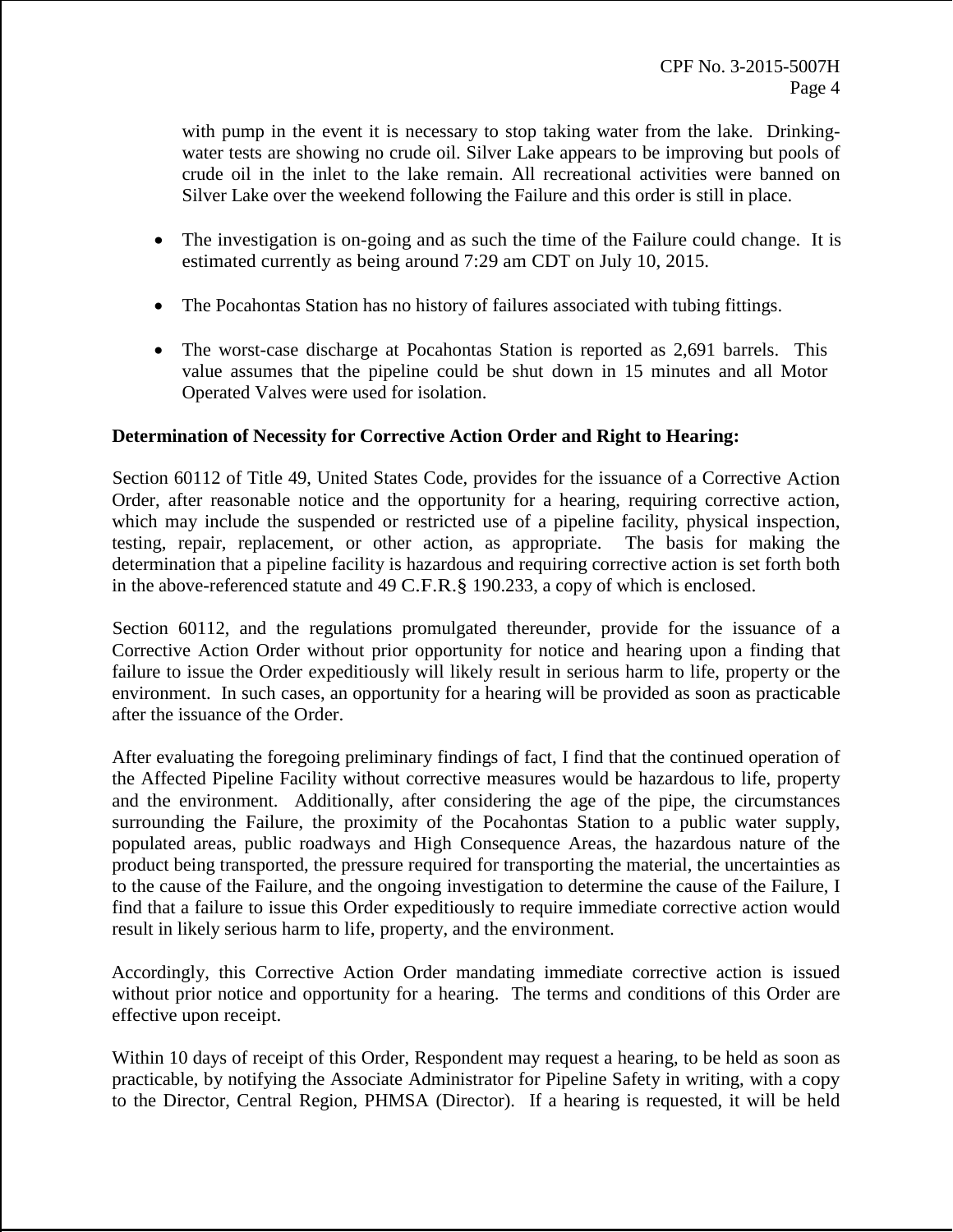telephonically or in-person in Kansas City, Missouri.

After receiving and analyzing additional data in the course of this investigation, PHMSA may identify other corrective measures that need to be taken. Respondent will be notified of any additional measures required and amendment of this Order will be considered. To the extent consistent with safety, Respondent will be afforded notice and an opportunity for a hearing prior to the imposition of any additional corrective measures.

## **Required Corrective Actions:**

Pursuant to 49 U.S.C. 60112, I hereby order Plains Pipeline to immediately take the following corrective actions with respect to the Affected Pipeline Facility:

1. *Shutdown of the Affected Pipeline Facility.* The Pocahontas Station and the Capwood Pipeline and Patoka to Wood River 20" mainline are currently out of service. The Affected Pipeline Facility must remain shut down until the Central Region Director has approved a Return-to-Service Plan under this Order. The Central Region Director will work together with Respondent to determine a suitable restart date and time for the Affected Pipeline Facility.

2. *Return-to-Service Plan.* Respondent must develop a Return-to-Service Plan and submit the plan to the Central Region Director for approval prior to returning the Pocahontas Station to service. The plan must include a provision that the failed fitting will be replaced and that the choice of a replacement fitting will be based upon sound engineering analysis. The replacement fitting must be installed by a qualified employee (technician or similar) following manufacturer's instructions.

3. *Testing of Fitting.* Within 90 days of receipt of this Order, Respondent must remove the failed fitting and pipe/tubing inserted into the fitting from the pump station, complete thirdparty mechanical and metallurgical testing, and perform failure analysis of the fitting. Complete the testing and analysis as follows:

- A. Document the chain-of-custody when handling and transporting the failed fitting and pipe/tubing and other evidence from the failure site (if any);
- B. Within 10 days of receipt of this Order, develop and submit the testing protocol, including selection of the testing laboratory, to the Central Region Director for prior approval;
- C. Determine if fatigue, vibration or pulsation, or tubing lack of support contributed or caused this leak;
- D. Prior to commencing the mechanical and metallurgical testing, provide the Central Region Director with the scheduled date, time, and location of the testing to allow a PHMSA representative to witness the testing; and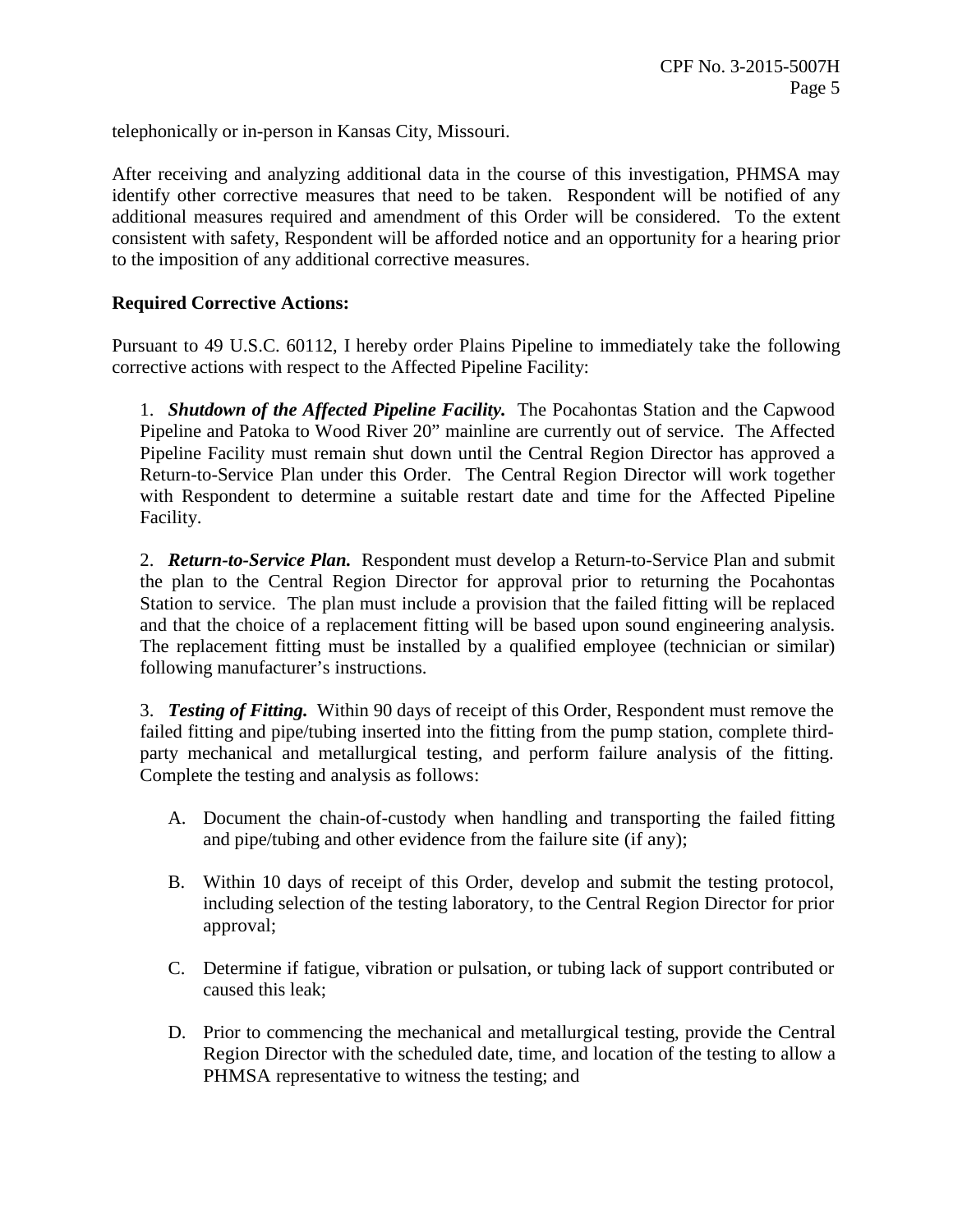E. Ensure that the testing laboratory distributes all resulting reports in their entirety (including all media), whether draft or final, to the Central Region Director at the same time as they are made available to Respondent.

4. *Integrity Verification and Remedial Work Plan.* Within 120 days following receipt of this Order, submit an integrity verification and remedial work plan (RWP) to the Central Region Director for approval. The plan must provide for the verification of the integrity of the Pocahontas Station piping and must address all factors known or suspected in the leak, including, but not be limited to the integration of information as follows:

- A. Integrate the results of the metallurgical analysis required by Item 3 with all relevant operating data, and perform a root cause analysis of the Failure;
- B. Review the failure history of all pump stations on Respondent's Capwood Pipeline and Patoka to Wood River 20" mainline over the past 20 years and develop a written report containing all available information on the locations of failures, dates of failures, and causes of failures. This report shall include a review of remote valve activation failures, other valve-type failures, and all valve maintenance records, regardless of type. Submit the report to the Central Region Director within 90 days of receipt of this Order.
- C. Provide, maintain, and submit a project schedule associated with all elements of the internal root cause analysis, including, but not limited to:
	- 1. Scoping document of the root cause analysis;
	- 2. Internal procedures associated with root cause analysis;
	- 3. Multiple methods used and updates on each method as it progresses;
	- 4. Contributory factors; and
	- 5. Final Summary, including any internal lessons learned, recommendations that may be apparent from the failure analysis and designed to prevent reoccurrence, and conclusions about whether any of the findings are applicable to other locations within the Plains Capwood Pipeline and Patoka to Wood River 20" mainline system.
- D. Utilizing all information gained through history review, operational experience, failure investigation, and root cause analysis, conduct an integrity review designed to prevent reoccurrence.

5. *SCADA and Control Room Operations Review.* Within 90 days of receipt of this Order, determine if control room or SCADA-related activities contributed to the size of the leak. Review and identify possible enhancements and provide a summary report to the Central Region Director regarding enhancements, findings, recommendations, and implementation of improvements to the associated systems. This shall include, but not be limited to, added instrumentation (pressure, flow meters, temperatures, automated valves, etc.), work load review of the console involved in the Failure as compared to others in the system, controller response, improved alarming, controller training, remote-valve operations, maintenance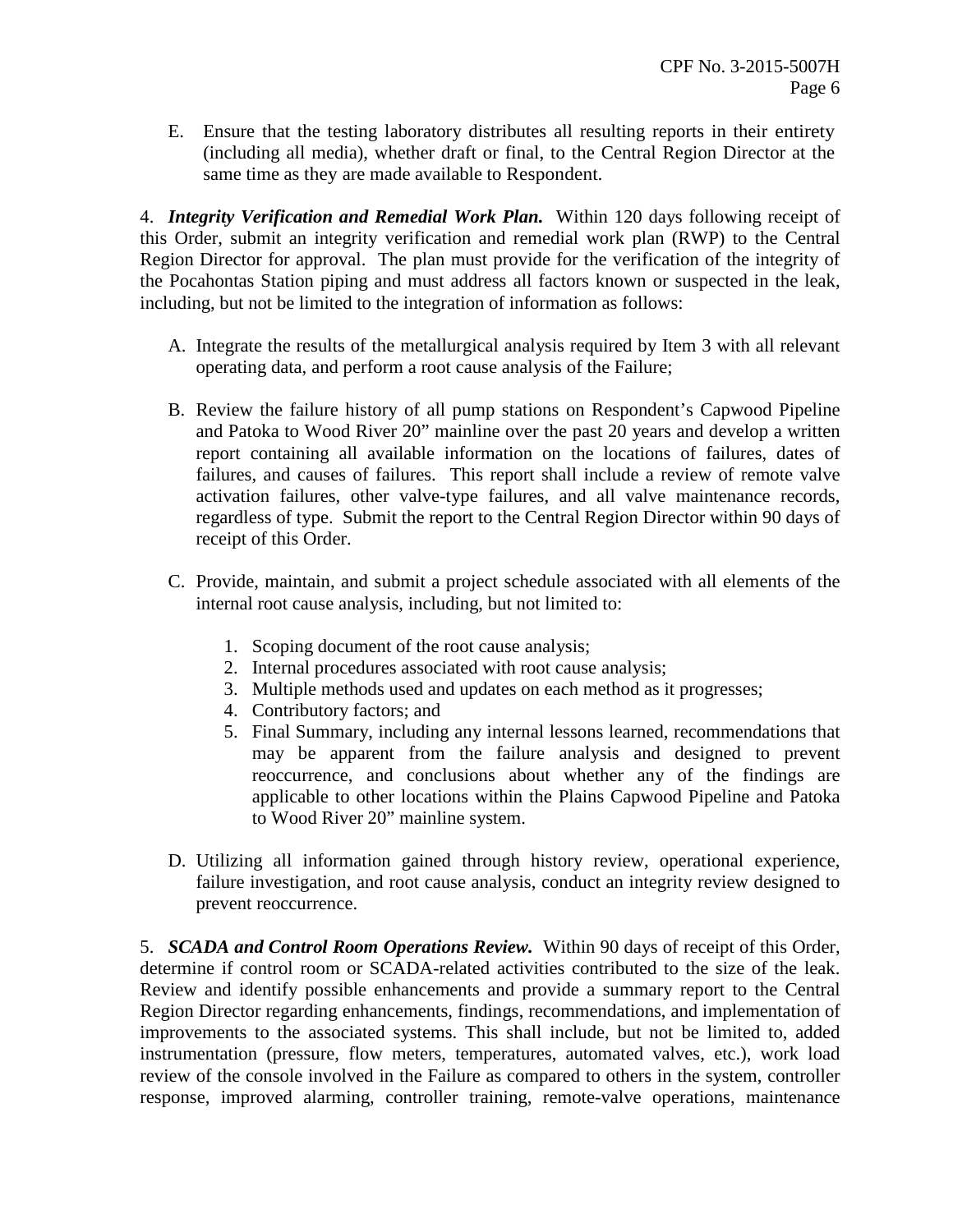requests and the status of such requests from Respondent's control center, a review of the deployment of an American Petroleum Institute 1130 compliant leak detection system on an accelerated basis, and alarming provisions.

6. *Root Cause Failure Analysis (RCFA).* Within 90 days following receipt of this Order, complete a root cause failure analysis for the Failure that is supplemented and facilitated by an independent third party. Respondent should consider conflicts of interest in selecting an independent third party. Once a third party has been selected, provide the Central Region Director with the selected third-party's credentials and experience within 10 days of receipt of this Order. Elements of the root cause analysis must include but not be limited to: a scoping document of the root cause analysis; procedures associated with root cause analysis; multiple methods used for the analysis and periodic (not to exceed monthly) updates on each method as it progresses. This root cause failure analysis shall include control room activities to establish a timeline, including manual calculations associated with over and short material balance efforts, meter PLM imbalance calculations, emergency response procedures and execution of these procedures by personnel as may be necessary for timeline development, and associated personnel response to the Failure. Provide the Central Region Director with the scheduled date, time, and location of personnel interviews and document reviews to be conducted as part of this RCFA to allow a PHMSA representative to attend either in-person or via teleconference. The root cause analysis must document all contributing factors and the decision-making process. Submit a final report of the root cause analysis results to the Central Region Director, including any lessons learned and whether the findings are applicable to other locations within the Respondent's Capwood Pipeline and Patoka to Wood River 20" mainline.

7. *Spill Mitigation Study.* Respondent must review the topography and water run-off patterns associated with the Pocahontas Station to mitigate crude-oil migration offsite in the event of another leak at that location. Investigate the use of surveillance monitoring and/or leak detectors (hazardous vapor detectors) at this facility. Also, consider topography modification, surveillance monitoring and/or leak detectors (hazardous vapor detectors) at other unmanned facilities along the Capwood Pipeline and Patoka to Wood River 20" mainline to help immediately identify potential leaks.

8. *Emergency Response Plan and Training Review.* Respondent must review and assess the effectiveness of its emergency response procedures, plan, response, associated performance in regards to the Failure, and associated training. Include in the assessment a detailed review of the on-scene response and support activities (including timeline), coordination with all parties (including regulatory requests and proceeding with work), site security (including all phases of the response), procedures for improvements, lessons learned, and communication with emergency responders, third party contractors, public officials, and internal resources. Assess the effectiveness of communication with all other modes of transportation that could have been impacted by this type of spill, such as municipal water impacts, roads, railroads, electric power, and water intake considerations. This should include a review of Respondent's Federal Response Plan (FRP), an understanding of the worst-case discharge in the area for the pipeline and the other pipelines or facilities in the area that may need communication and coordination activities. The review will include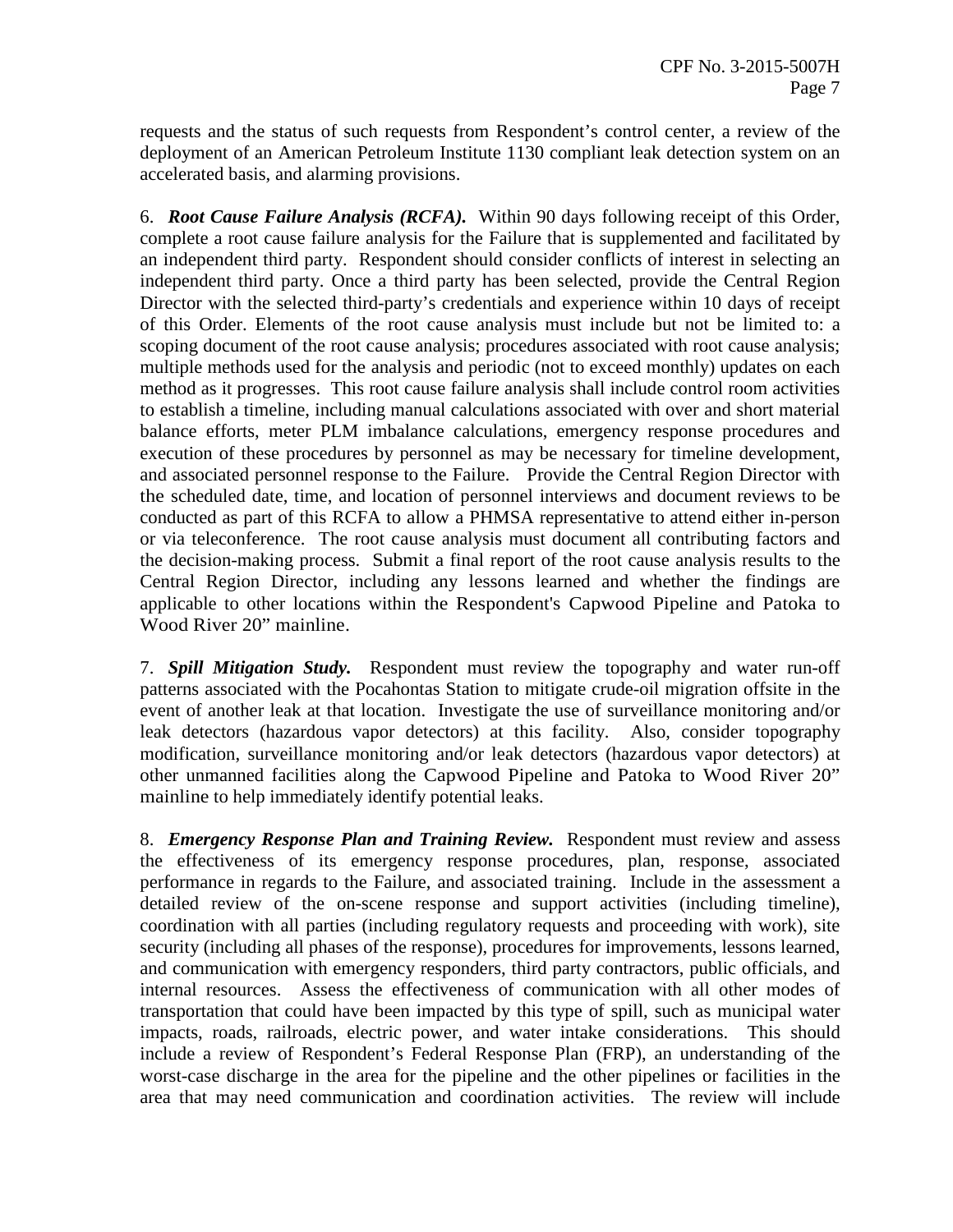existing training under the Incident Command structure and emergency procedures. Also included will be a review and assessment of the effectiveness of other Plains emergency training or response elements such as Standard Operating Procedures (SOPs). Plains must amend its FRP or emergency response operating procedures and associated training, if necessary, to reflect the results of this detailed review. This review must be conducted by an independent third-party consultant who specializes in the emergency response and management aspects of hazardous liquids. A final report shall be the result of this review and it shall detail in the report findings, recommendations, potential process enhancements, lessons learned and other applicable information to improve the emergency response of Plains and associated contractors. The documentation associated with this detailed Emergency Response Plan and Training Review must be provided to the Central Region Director no later than 90 days after receipt of this Order.

9. *Data Management Software Study.* Respondent shall review and evaluate Plains' existing data management system software tools. Determine if improvements or enhancements could be made to allow integrity data to be quickly accessed by various stakeholders in the event of a failure. Report on these potential findings to the Central Region Director within 120 days of receipt of this Order.

10. *Order Revisions.* Upon approval by the Central Region Director, the remedial work plan becomes incorporated into this Order and shall be revised as necessary to incorporate the results of actions undertaken pursuant to this Order and whenever necessary to incorporate new information obtained during the failure investigation and remedial activities. Submit any such plan revisions to the Director for prior approval. The Central Region Director may approve plan elements incrementally.

11. *Implementation of Approved Work Plan.* Implement the work plan as approved by the Central Region Director, including any revisions to the plan.

12. *Quarterly Reports.* Submit quarterly reports to the Central Region Director that:

(1) include all available data and results of the testing and evaluations required by this Order; and (2) describe the progress of the repairs or other remedial actions being undertaken. The first quarterly report for the period from July 15, 2015 through October 15, 2015 shall be due by November 15, 2015.

The Central Region Director may grant an extension of time for compliance with any of the terms of this Order upon a written request timely submitted demonstrating good cause for an extension.

With respect to each submission that under this Order requires the approval of the Central Region Director, the Director may: (a) approve, in whole or part, the submission; (b) approve the submission on specified conditions; (c) modify the submission to cure any deficiencies;

(d) disapprove, in whole or in part, the submission, directing that Respondent modify the submission; or (e) any combination of the above. In the event of approval, approval upon conditions, or modification by the Director, Respondent shall proceed to take all action required by the submission as approved or modified by the Director. If the Director disapproves all or